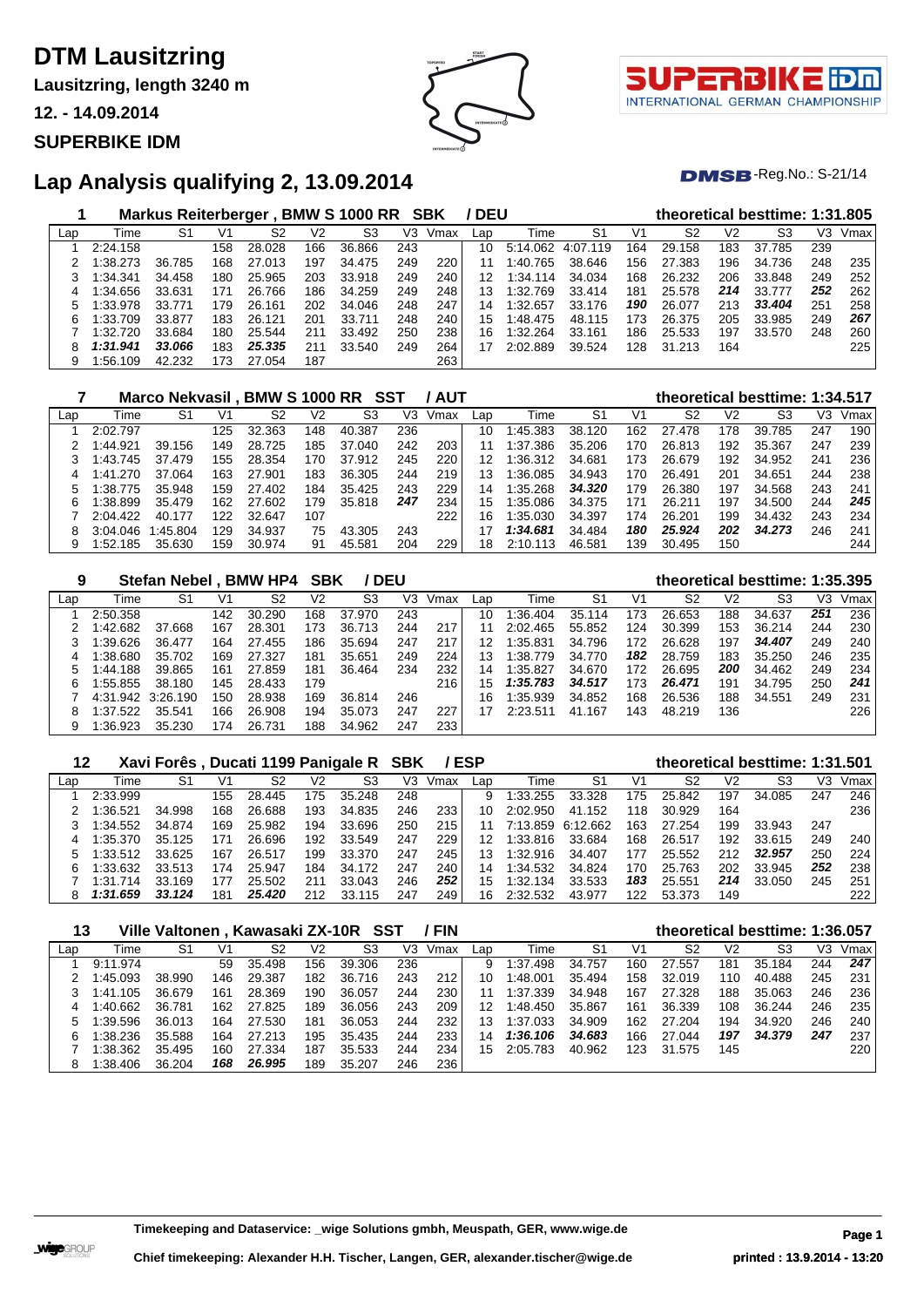**Lausitzring, length 3240 m**

**12. - 14.09.2014**

#### **SUPERBIKE IDM**



T. INTERNATIONAL GERMAN CHAMPIONSHIP

 $DMSB$ -Reg.No.: S-21/14

## **Lap Analysis qualifying 2, 13.09.2014**

| 20  |          | Alex Phillis, Kawasaki ZX-10R SST |     |        |     |           |     | / AUS |              |              |          |     | theoretical besttime: 1:37.353 |                |        |     |      |
|-----|----------|-----------------------------------|-----|--------|-----|-----------|-----|-------|--------------|--------------|----------|-----|--------------------------------|----------------|--------|-----|------|
| Lap | Time     | S1                                | V1  | S2     | V2  | S3        | VЗ  | Vmax  | Lap          | Time         | S1       | V1  | S2                             | V <sub>2</sub> | S3     | VЗ  | Vmax |
|     | 2:23.666 |                                   | 131 | 32.446 | 144 | 39.071    | 240 |       | 9            | 1:56.900     | 36.709   | 160 | 31.392                         | 165            |        |     | 225  |
|     | 1:44.694 | 38.860                            | 46  | 29.252 | 167 | 36.582    | 242 | 205   | 10.          | .007<br>5:41 | 4:34.917 | 159 | 29.587                         | 170            | 36.503 | 242 |      |
|     | 1:42.155 | 36.923                            | 155 | 28.405 | 162 | 36.827    | 240 | 214   |              | 1:40.649     | 36.515   | 163 | 28.123                         | 180            | 36.011 | 243 | 229  |
|     | 1:41.701 | 36.765                            | 159 | 28.395 | 163 | 36.541    | 243 | 212   | 12           | 1:38.449     | 35.347   | 167 | 27.343                         | 175            | 35.759 | 242 | 233  |
| 5   | 1:40.755 | 36.590                            | 162 | 27.946 | 170 | 36.219    | 245 | 224   | 13           | 1:38.753     | 35.378   | 159 | 27.537                         | 180            | 35.838 | 243 | 233  |
|     | 1:40.681 | 36.973                            | 159 | 27.692 | 175 | 36.016    | 240 | 218   | 14           | ⊟37.<br>.71' | 35.128   | 169 | 27.151                         | 178            | 35.432 | 242 | 231  |
|     | 1:39.576 | 36.095                            | 161 | 27.552 | 171 | 35.929    | 243 | 228   | $15^{\circ}$ | 1:37.410     | 35.069   | 171 | 26.852                         | 179            | 35.489 | 241 | 240  |
|     | 1:40.053 | 36.029                            | 161 | 27.904 | 173 | 36<br>120 | 243 | 226   | 16.          | 2:25.553     | 58.678   | 125 | 33.077                         | 153            |        |     | 222  |

| 22  |          | Leon Bovee. |     | <b>BMW S 1000 RR</b> |     | SST         |     | ' NLD |     |              |          |     | theoretical besttime: 1:37.326 |     |        |     |      |
|-----|----------|-------------|-----|----------------------|-----|-------------|-----|-------|-----|--------------|----------|-----|--------------------------------|-----|--------|-----|------|
| Lap | Time     | S1          | V1  | S2                   | V2  | S3          | V3  | Vmax  | Lap | Time         | -S1      | V1  | S2                             | V2  | S3     | VЗ  | Vmax |
|     | 2:42.752 |             | 140 | 30.055               | 164 | 37.<br>.671 | 242 |       | 10  | $\pm 38.244$ | 35.631   | 164 | 27.424                         | 190 | 35.189 | 242 | 244  |
|     | 1:43.866 | 37.864      | 158 | 28.779               | 160 | 37.223      | 243 | 217   |     | $\pm 38.090$ | 35.622   | 168 | 27.239                         | 190 | 35.229 | 243 | 234  |
|     | 1:42.464 | 37.591      | 150 | 28.513               | 185 | 36.360      | 242 | 211   | 12  | ⊟37.<br>.760 | 35.767   | 170 | 27.059                         | 199 | 34.934 | 243 | 232  |
| 4   | 1:40.963 | 36.680      | 160 | 28.168               | 187 | 36.115      | 241 | 227   | 13  | 1:37.594     | 35.606   | 170 | 27.123                         | 199 | 34.865 | 244 | 237  |
|     | 1:40.568 | 36.397      | 157 | 28.171               | 186 | 36,000      | 243 | 244   | 14  | 1:37.936     | 35.827   | 169 | 27.013                         | 201 | 35.096 | 244 | 232  |
| 6   | 1:39.461 | 36.365      | 157 | 27.707               | 187 | 35.389      | 243 | 231   | 15  | 2:12.199     | 35.567   | 176 | 26.894                         | 203 |        |     | 236  |
|     | 1:39.290 | 36.012      | 166 | 27.672               | 186 | 35.606      | 241 | 233   | 16  | 3:08.21      | 1:51.894 | 124 | 35.735                         | 148 | 40.582 | 241 |      |
| 8   | 1:39.437 | 36.190      | 163 | 27.583               | 186 | 35.664      | 243 | 227   |     | 1:45.564     | 39.400   | 149 | 29.225                         | 185 | 36.939 | 237 | 223  |
| 9   | 1:38.489 | 36.357      | 75  | 27.037               | 193 | 35.095      | 244 | 230   | 18  | 2:29.525     | 39.177   | 120 | 56.589                         | 165 |        |     | 219  |

| 25  |          | <b>Matej Smrz</b> |            | Yamaha YZF-R1 |                | <b>SBK</b> | <b>CZE</b> |      |     |      |    |   |   |    | theoretical besttime: |    |      |
|-----|----------|-------------------|------------|---------------|----------------|------------|------------|------|-----|------|----|---|---|----|-----------------------|----|------|
| Lap | Time     |                   | $\sqrt{4}$ | S2            | V <sub>2</sub> | S3         | V3         | ∨max | ∟ar | Time | S٠ | V | ົ | ۷s | ດາ<br>ںں              | V3 | Vmax |
|     | 2:34.855 |                   | 148        | 28.454        | 174            | 35.692     | 246        |      |     |      |    |   |   |    |                       |    |      |

| 34  |          | Chris Burri , Kawasaki ZX-10R |     |        |                | SST        |     | ' CHE |     |          |         |     | theoretical besttime: 1:37.457 |     |        |     |      |
|-----|----------|-------------------------------|-----|--------|----------------|------------|-----|-------|-----|----------|---------|-----|--------------------------------|-----|--------|-----|------|
| Lap | Time     | S1                            | V1  | S2     | V <sub>2</sub> | S3         | V3  | Vmax  | Lap | Time     | -S1     | V1  | S2                             | V2  | S3     | VЗ  | Vmax |
|     | 7:00.095 |                               | 144 | 31.021 | 165            | 38.618     | 238 |       | 9   | 2:54.853 | :50.827 | 162 | 27.550                         | 192 | 36.476 | 243 |      |
|     | 1:45.035 | 38.751                        | 157 | 28.754 | 176            | 37.530     | 243 | 221   | 10  | 1:39.482 | 36.293  | 166 | 27.171                         | 182 | 36.018 | 243 | 237  |
|     | 1:44.852 | 38.112                        | 149 | 29.604 | 173            | 37.<br>136 | 243 | 213   |     | 1:39.824 | 36.297  | 172 | 27.316                         | 177 | 36.211 | 243 | 241  |
| 4   | 1:41.572 | 37.437                        | 168 | 27.561 | 178            | 36.574     | 243 | 220   | 12  | 1:37.864 | 35.363  | 165 | 26.918                         | 185 | 35.583 | 243 | 245  |
|     | 1:40.616 | 36.588                        | 172 | 27.510 | 185            | 36.518     | 242 | 236   | 13  | 1:38.294 | 35.992  | 170 | 26.692                         | 181 | 35.610 | 242 | 237  |
| 6.  | 1:41.401 | 36.687                        | 160 | 27.999 | 176            | 36.715     | 241 | 234   | 14  | 1:37.592 | 35.284  | 173 | 26.827                         | 182 | 35,481 | 244 | 245  |
|     | 1:39.852 | 36.424                        | 168 | 27.174 | 188            | 36.254     | 241 | 234   | 15  | 2:18.474 | 53.297  | 79  | 31.641                         | 159 |        |     | 230  |
| 8   | 1:51.778 | 36.603                        | 163 | 27.519 | 179            |            |     | 243   |     |          |         |     |                                |     |        |     |      |

| 36  |          |        |     | Marc Neumann . BMW S 1000 RR SST |     |             |     | <b>DEU</b> |     |          |                   |     |        |     | theoretical besttime: 1:39.384 |     |      |
|-----|----------|--------|-----|----------------------------------|-----|-------------|-----|------------|-----|----------|-------------------|-----|--------|-----|--------------------------------|-----|------|
| Lap | Time     | S1     | V1  | S2                               | V2  | S3          | V3  | Vmax       | Lap | Time     | S1                | V1  | S2     | V2  | S3                             | V3  | Vmax |
|     | 1:57.571 |        | 134 | 32.051                           | 143 | .162<br>40. | 235 |            | 10  |          | 4:43.810 3:37.366 | 145 | 28.784 | 171 | 37.660                         | 238 |      |
|     | 1:47.148 | 39.165 | 144 | 29.616                           | 166 | 38.367      | 238 | 202        |     | 1:48.456 | 37.162            | 157 | 30.867 | 141 | 40.427                         | 243 | 207  |
|     | 1:46.457 | 38.533 | 140 | 29.526                           | 156 | 38.398      | 241 | 206        | 12  | 1:40.994 | 36.349            | 152 | 28.059 | 173 | 36.586                         | 244 | 210  |
| 4   | 1:44.254 | 38.348 | 142 | 28.828                           | 169 | 37.078      | 242 | 205        | 13  | 1:39.856 | 36.311            | 149 | 27.807 | 177 | 35.738                         | 245 | 218  |
|     | 1:43.113 | 37.620 | 141 | 28.650                           | 178 | 36.843      | 242 | 201        | 14  | 1:40.138 | 36.094            | 153 | 27.552 | 177 | 36.492                         | 242 | 220  |
| 6   | 1:43.291 | 37.199 | 147 | 28.818                           | 164 | 37.274      | 240 | 207        | 15  | 1:40.576 | 36.783            | 157 | 27.577 | 171 | 36.216                         | 242 | 209  |
|     | 1:40.834 | 36.758 | 155 | 27.660                           | 175 | 36.416      | 242 | 200        | 16  | 1:40.657 | 36.702            | 157 | 27.693 | 170 | 36.262                         | 241 | 212  |
|     | 1:41.837 | 37.158 | 151 | 27.777                           | 177 | 36.902      | 243 | 218        |     | 2:28.517 | 39.646            | 126 | 52.473 | 132 |                                |     | 215  |
|     | 1:56.623 | 37.650 | 148 | 29.171                           | 172 |             |     | 217        |     |          |                   |     |        |     |                                |     |      |

| 44  |          |          |     |             |     | Danny De Boer, Honda CBR 1000-RR SP |     | SBK  |     | / NLD    |        |     | theoretical besttime: 1:36.050 |     |        |     |      |
|-----|----------|----------|-----|-------------|-----|-------------------------------------|-----|------|-----|----------|--------|-----|--------------------------------|-----|--------|-----|------|
| Lap | Time     | S1       | V1  | S2          | V2  | S3                                  | V3  | Vmax | Lap | Time     | S1     | V1  | S2                             | V2  | S3     | V3  | Vmax |
|     | 2:28.945 |          | 146 | .728<br>29. | 174 | 37.212                              | 242 |      | 9   | 1:37.642 | 35.437 | 180 | 26.854                         | 190 | 35.351 | 242 | 236  |
|     | 1:41.414 | 37.028   | 170 | .950<br>27  | 187 | 36.436                              | 244 | 223  | 10. | 1:36.391 | 34.764 | 180 | 26.721                         | 196 | 34.906 | 245 | 239  |
|     | 1:40.537 | 36.482   | 163 | 27.979      | 179 | 36.076                              | 247 | 216  |     | 1:36.795 | 35.053 | 176 | 26.650                         | 197 | 35.092 | 244 | 238  |
| 4   | :54.909  | 38.631   | 147 | 29.216      | 178 |                                     |     | 209  | 12  | 2:01.845 | 42.478 | 102 | 41.169                         | 101 | 38.198 | 244 | 237  |
|     | 5:39.762 | 4:30.102 | 151 | 30.626      | 160 | 39.034                              | 244 |      | 13. | 1:36.746 | 35.250 | 180 | 26.560                         | 193 | 34.936 | 245 | 234  |
| 6   | 1.40.064 | 36.438   | 174 | 27.470      | 185 | 36.156                              | 244 | 222  |     | 1:36.420 | 35.108 | 181 | 26.540                         | 195 | 34.772 | 245 | 238  |
|     | 1:38.046 | 35.777   | 175 | 26.937      | 186 | 35.332                              | 243 | 229  | 15  | 1:36.880 | 34.738 | 175 | 26.683                         | 187 | 35.459 | 248 | 238  |
| 8   | 1:38.006 | 35.423   | 167 | 27.149      | 185 | 35.434                              | 243 | 240  | 16  | :56.866  | 38.536 | 155 | 28.662                         | 177 |        |     | 227  |

**Timekeeping and Dataservice: \_wige Solutions gmbh, Meuspath, GER, www.wige.de Page 2**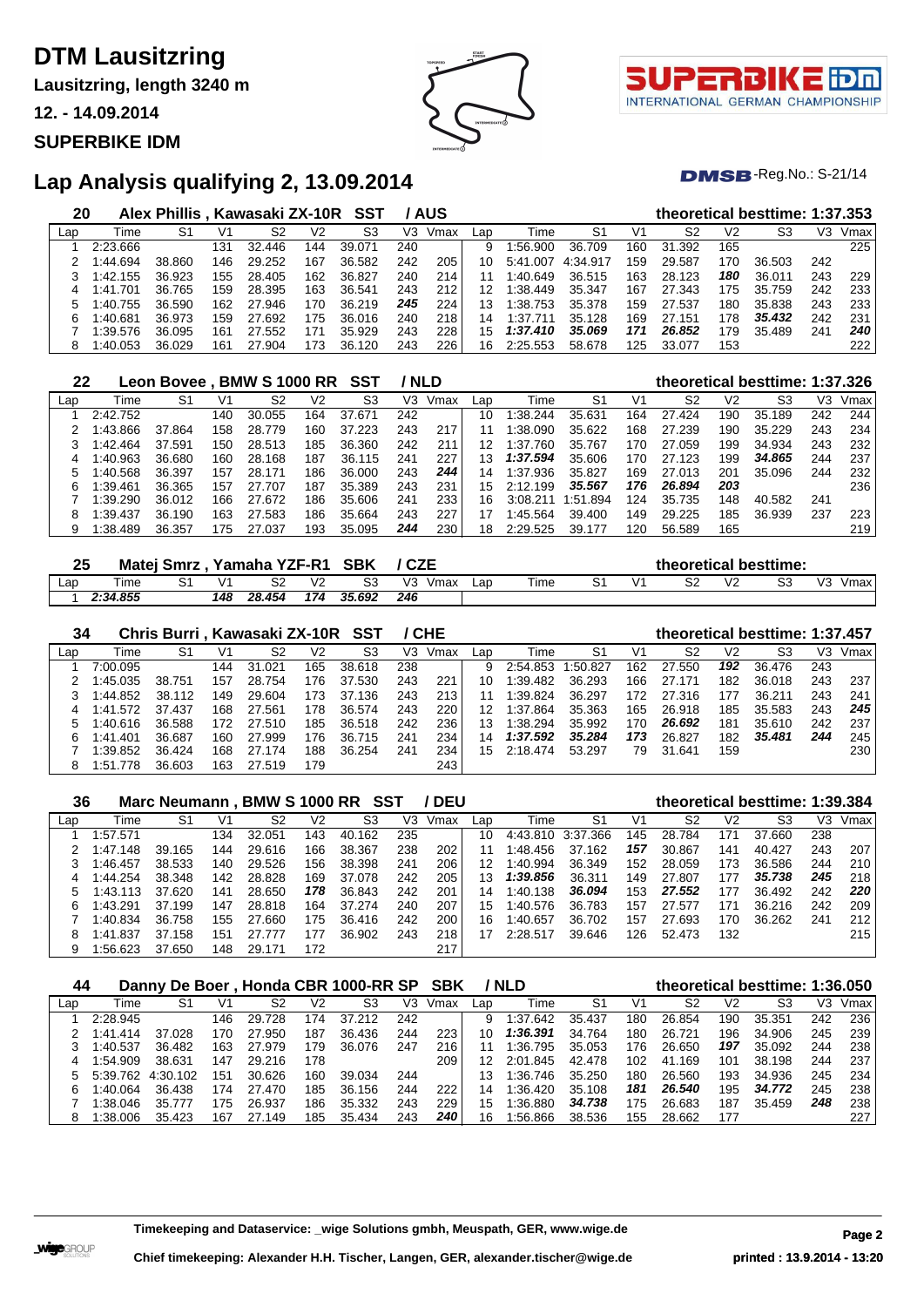**Lausitzring, length 3240 m**

**12. - 14.09.2014**

#### **SUPERBIKE IDM**



7 I I INTERNATIONAL GERMAN CHAMPIONSHIP

 $DMSB$ -Reg.No.: S-21/14

## **Lap Analysis qualifying 2, 13.09.2014**

| 47  |          | Marc Buchner, Suzuki GSX-R 1000 |     |             |     |             | SBK |      | <b>DEU</b> |          |          |     | theoretical besttime: 1:37.693 |                |        |     |      |
|-----|----------|---------------------------------|-----|-------------|-----|-------------|-----|------|------------|----------|----------|-----|--------------------------------|----------------|--------|-----|------|
| Lap | Time     | S1                              | V1  | S2          | V2  | S3          | V3  | Vmax | Lap        | Time     | S1       | V1  | S2                             | V <sub>2</sub> | S3     | VЗ  | Vmax |
|     | 1:56.116 |                                 | 151 | 31.<br>.242 | 155 | 39.348      | 230 |      | 10         | 3:26.305 | 2:16.809 | 168 | 31.463                         | 180            | 38.033 | 238 |      |
|     | 1:45.084 | 38.647                          | 152 | 28.556      | 181 | 37.881      | 232 | 208  | 11         | 1:38.724 | 35.782   | 174 | 27.322                         | 195            | 35.620 | 240 | 226  |
|     | 1:42.196 | 36.971                          | 160 | 28.543      | 185 | 36.682      | 237 | 208  | 12         | 1:39.918 | 36.940   | 173 | 27.147                         | 194            | 35.831 | 240 | 236  |
| 4   | 1:40.852 | 36.394                          | 169 | 27.985      | 186 | 36.473      | 240 | 223  | 13         | 1:38.706 | 35.791   | 168 | 27.379                         | 191            | 35.536 | 240 | 229  |
| 5   | 1:43.473 | 39.418                          | 164 | 27.934      | 180 | .121<br>36. | 238 | 240  | 14         | 1:38.583 | 35.470   | 169 | 27.403                         | 190            | 35.710 | 240 | 227  |
| 6   | 1:41.076 | 36.122                          | 155 | 28.529      | 188 | 36.425      | 240 | 219  | 15         | 1:37.807 | 35.104   | 174 | 27.053                         | 196            | 35.650 | 239 | 243  |
|     | 1:40.200 | 35.947                          | 177 | 28,000      | 190 | 36.253      | 238 | 223  | 16         | 1:50.657 | 42.486   | 152 | 32.284                         | 182            | 35.887 | 243 | 229  |
| 8   | 1:38.522 | 35.345                          | 167 | 27.<br>.384 | 191 | 35.793      | 240 | 241  |            | 1:38.378 | 35.527   | 166 | 27.281                         | 181            | 35.570 | 241 | 222  |
| 9   | 1:57.615 | 40.588                          | 156 | 29.194      | 169 |             |     | 248  | 18         | 1:54.956 | 39.263   | 155 | 28.835                         | 157            |        |     | 221  |

| 48  |              | Dominik Vincon, |              | BMW S 1000 RR SST |     |        |     | ' DEU |     |          |          |     | theoretical besttime: 1:34.654 |                |             |     |      |
|-----|--------------|-----------------|--------------|-------------------|-----|--------|-----|-------|-----|----------|----------|-----|--------------------------------|----------------|-------------|-----|------|
| Lap | Time         | S1              | $V^{\prime}$ | S2                | V2  | S3     | V3  | Vmax  | Lap | Time     | S1       | V1  | S2                             | V <sub>2</sub> | S3          | VЗ  | Vmax |
|     | 2:24.356     |                 | 155          | 30.164            | 177 | 38,002 | 237 |       | 10  | 1:43.211 | 35.672   | 185 | 29.826                         | 154            | 37.<br>.713 | 241 | 258  |
|     | 1:40.167     | 37.445          | 175          | 27.463            | 198 | 35.259 | 24' | 222   | 11  | 1:38.897 | 35.822   | 173 | 27.299                         | 197            | 35.776      | 242 | 247  |
|     | 1:38.846     | 36.087          | 180          | 27.024            | 191 | 35.735 | 242 | 254   | 12  | 1:37.281 | 35.255   | 182 | 26.657                         | 201            | 35.369      | 242 | 257  |
|     | 1:39.680     | 37.212          | 173          | 27.003            | 185 | 35.465 | 243 | 250   | 13  | 1:37.404 | 35.013   | 178 | 26.903                         | 207            | 35.488      | 242 | 256  |
|     | 1:38.076     | 35.613          | 175          | 26.797            | 188 | 35.666 | 244 | 244   | 14  | 1:36.488 | 34.738   | 177 | 26.685                         | 205            | 35.065      | 243 | 251  |
| 6   | 1:38.953     | 35.703          | 172          | 27.222            | 197 | 36.028 | 242 | 254   | 15  | 1:55.969 | 34.976   | 173 | 32.183                         | 130            |             |     | 250  |
|     | 1:38.173     | 35.458          | 175          | 26.762            | 193 | 35.953 | 242 | 252   | 16  | 2:57.666 | 1:53.969 | 158 | 28.855                         | 191            | 34.842      | 244 |      |
| 8   | 1:37.486     | 35.292          | 181          | 26.563            | 211 | 35.631 | 242 | 252   | 17  | 1:34.654 | 34.245   | 185 | 26.079                         | 217            | 34.330      | 245 | 260  |
| 9   | .152<br>1:41 | 38.919          | 172          | 26.918            | 205 | 35.315 | 243 | 257   | 18  | 3:06.815 | 1:18.094 | 85  | 50.093                         | 124            |             |     | 254  |

| 50  |          | Damian Cudlin, Kawasaki ZX-10R SBK |     |            |     |             |     | <b>/AUS</b> |     |          |        |     | theoretical besttime: 1:32.721 |                |        |     |      |
|-----|----------|------------------------------------|-----|------------|-----|-------------|-----|-------------|-----|----------|--------|-----|--------------------------------|----------------|--------|-----|------|
| Lap | Time     | S1                                 | V1  | S2         | V2  | S3          | V3  | Vmax        | Lap | Time     | S1     | V1  | S2                             | V <sub>2</sub> | S3     | VЗ  | Vmax |
|     | 2:06.679 |                                    | 142 | 31.609     | 160 | 37.<br>.792 | 235 |             | 9   | 1:35.133 | 34.890 | 171 | 26.174                         | 195            | 34.069 | 245 | 215  |
|     | 1:41.680 | 38.091                             | 153 | 28.093     | 182 | 35.496      | 243 | 197         | 10  | :33.810  | 33.905 | 172 | 26.123                         | 195            | 33.782 | 244 | 242  |
|     | 1:40.679 | 36.273                             | 159 | 28.070     | 168 | 36.336      | 241 | 208         |     | :37.617  | 33.762 | 184 | 29.468                         | 172            | 34.387 | 244 | 234  |
|     | 1:37.410 | 35.536                             | 170 | 27.187     | 188 | 34.687      | 244 | 228         |     | 1:33.687 | 33.849 | 174 | 26.210                         | 196            | 33.628 | 245 | 238  |
|     | 1:37.830 | 34.961                             | 169 | 27.413     | 173 | 35.456      | 244 | 226         | 13  | 1:32.894 | 33.728 | 177 | 25.740                         | 200            | 33.426 | 244 | 233  |
|     | 1:50.778 | 35.189                             | 160 | 29.948     | 180 |             |     | 225         | 14  | 1:34.827 | 33.653 | 167 | 26.904                         | 187            | 34.270 | 244 | 244  |
|     | 7:31.479 | 6:27.689                           | 147 | 28.298     | 182 | 35.492      | 237 |             | 15  | :32.950  | 33.633 | 174 | 25.969                         | 205            | 33.348 | 246 | 239  |
|     | 1:38.562 | 35.910                             | 163 | 27<br>.160 | 190 | 35.492      | 243 | 205         | 16  | 2:00.867 | 38.520 | 133 | 30.890                         | 152            |        |     | 227  |

| 57  |                    | Lorenzo Lanzi, Ducati 1199 Panigale R SBK |     |        |     |            |     |      | ' ITA |          |        |     | theoretical besttime: 1:32.885 |     |        |     |      |
|-----|--------------------|-------------------------------------------|-----|--------|-----|------------|-----|------|-------|----------|--------|-----|--------------------------------|-----|--------|-----|------|
| Lap | Time               | S1                                        | V1  | S2     | V2  | S3         | V3  | Vmax | Lap   | Time     | S1     | V1  | S2                             | V2  | S3     | V3  | Vmax |
|     | 3:03.497           |                                           | 155 | 28.568 | 181 | 36.087     | 241 |      | 8     | 1:34.415 | 34.562 | 172 | 26.242                         | 202 | 33.611 | 246 | 244  |
|     | 1:37.211           | 35.323                                    | 165 | 26.935 | 193 | 34.953     | 242 | 249  |       | 1:33.672 | 33.980 | 169 | 25.854                         | 207 | 33.838 | 247 | 252  |
|     | :35.566            | 34.952                                    | 168 | 26.246 | 209 | 34.368     | 244 | 237  |       | 1:35.091 | 34.037 | 169 | 25.929                         | 217 | 35.125 | 245 | 248  |
|     | 1:35.398           | 34.455                                    | 174 | 26.293 | 195 | 34.650     | 247 | 246  |       | 1:33.117 | 33.946 | 169 | 25.766                         | 211 | 33.405 | 247 | 241  |
| 5   | :35.004            | 35.075                                    | 168 | 26.155 | 200 | 33.774     | 246 | 235  | 12    | 1:34.272 | 34.004 | 162 | 25.901                         | 192 | 34.367 | 251 | 251  |
| 6   | :50.791            | 39.285                                    | 160 | 27.105 | 194 |            |     | 261  |       | 1:33.146 | 33.734 | 165 | 25.746                         | 200 | 33.666 | 248 | 247  |
|     | 10:15.009 9:14.094 |                                           | 164 | 26.741 | 198 | 174<br>34. | 246 |      |       | 2.27701  | 44.099 | 89  | 52.822                         | 181 |        |     | 223  |

| 67  |          | Mark Albrecht, BMW S 1000 RR SST |     |        |     |        |     | / DEU |     |          |          |     | theoretical besttime: 1:39.524 |     |        |     |      |
|-----|----------|----------------------------------|-----|--------|-----|--------|-----|-------|-----|----------|----------|-----|--------------------------------|-----|--------|-----|------|
| Lap | Time     | S1                               |     | S2     | V2  | S3     | V3  | Vmax  | Lap | Time     | S1       | V1  | S2                             | V2  | S3     | VЗ  | Vmax |
|     | 2:57.638 |                                  | 134 | 30.605 | 166 | 37.810 | 239 |       | 8   | 2:10.140 | 39.119   | 109 | 35.514                         | 123 |        |     | 231  |
|     | 1:44.154 | 38.374                           | 156 | 29.066 | 162 | 36.714 | 243 | 213   |     | 9:38.796 | 8:33.200 | 150 | 28.489                         | 184 | 37.107 | 240 |      |
|     | 1:40.389 | 36.975                           | 158 | 27.609 | 185 | 35.805 | 242 | 217   | 10  | 1:43.553 | 37.383   | 159 | 28.917                         | 161 | 37.253 | 239 | 216  |
| 4   | 1:39.708 | 36.734                           | 165 | 27.297 | 182 | 35.677 | 243 | 224   |     | 1:41.836 | 37.605   | 160 | 27.840                         | 180 | 36.391 | 242 | 217  |
|     | 1:39.951 | 36.765                           | 161 | 27.648 | 186 | 35,538 | 242 | 228   | 12  | 1:40.720 | 36.967   | 164 | 27.698                         | 183 | 36.055 | 243 | 224  |
|     | 1:40.543 | 36.875                           | 159 | 27.644 | 180 | 36.024 | 241 | 228   | 13  | 1:40.401 | 36.689   | 164 | 27.590                         | 180 | 36.122 | 243 | 234  |
|     | 1:40.007 | 36.767                           | 164 | 27.484 | 186 | 35.756 | 242 | 225   | 14  | 2:48.714 | 50.278   | 88  | 54.747                         | 135 |        |     | 218  |